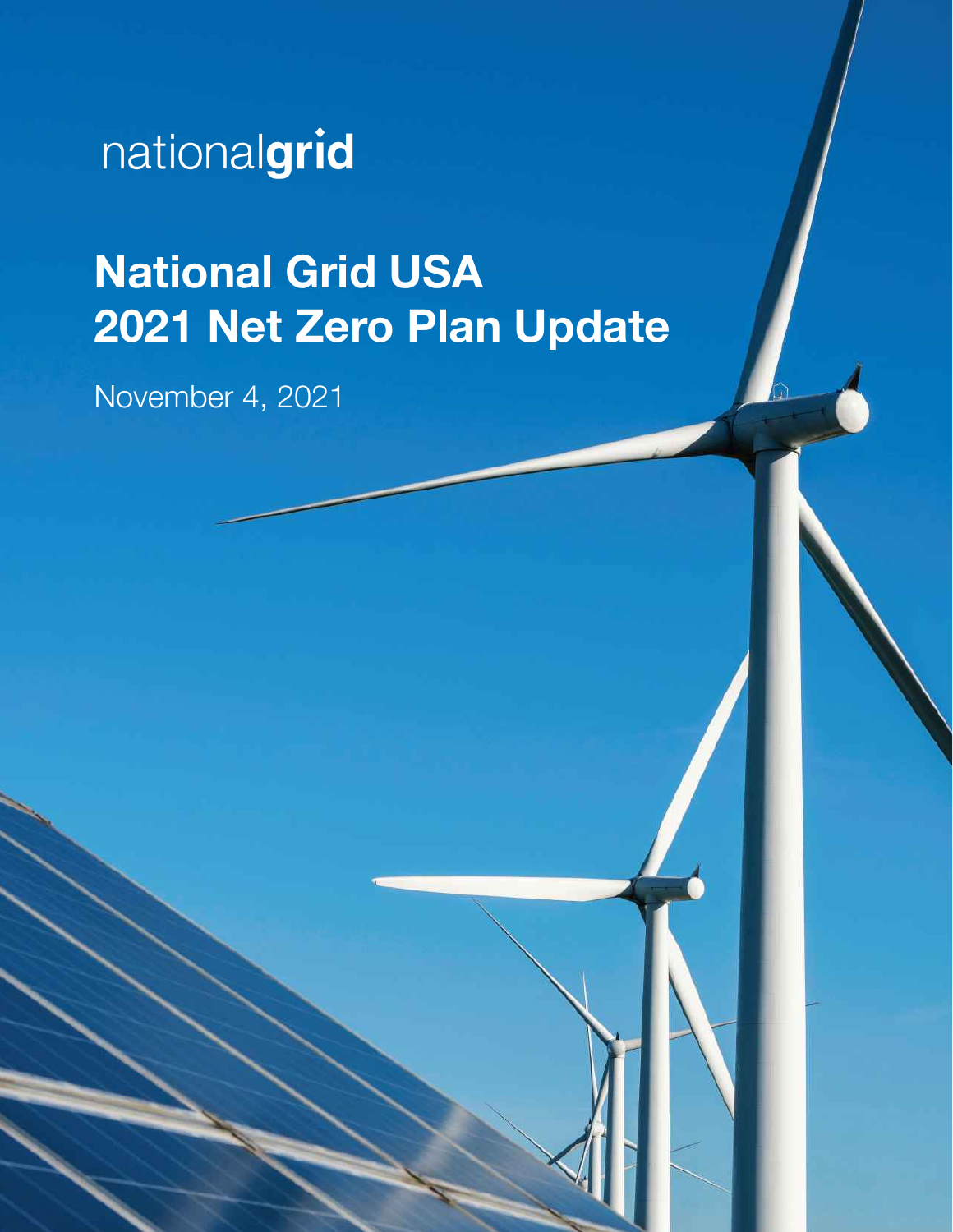

A Message from Badar Khan, President of National Grid USA

The impacts of extreme weather and climate change are becoming more severe. In recent years we have seen floods in New York City and more frequent, stronger hurricanes hitting the East Coast. The need for action has never been more urgent. As a country and a region, we are in the critical decade for drastically reducing emissions. At National Grid, we believe that our size gives us great responsibility to act and build a 21st century, climate-focused, clean energy company. To that end, we are decarbonizing our operations and helping our states, communities, and customers achieve a net zero energy future as quickly as possible.

As a clean energy company, we are committed to setting meaningful environmental targets and meeting them. We have partnered with the Science Based Targets initiative (SBTi), a non-profit coalition that drives climate action in the private sector by enabling companies to set emissions targets. We are proud to say that we are the only investor-owned utility in North America who has achieved external SBTi verification for both our direct and indirect greenhouse gas emissions (Scopes 1, 2, and 3). As the owner and operator of energy networks that deliver power and heat to 20 million people in the Northeast U.S., National Grid's regulated businesses (NGUSA) proudly embraces the vital role it plays both in providing the infrastructure we need today and building the infrastructure we need for a cleaner energy future – *a future that will offer new, lower-carbon products and services to our customers.* 

In just the one year since National Grid announced its net zero carbon commitment in October 2020, we have already taken significant steps to meet our shared climate goals: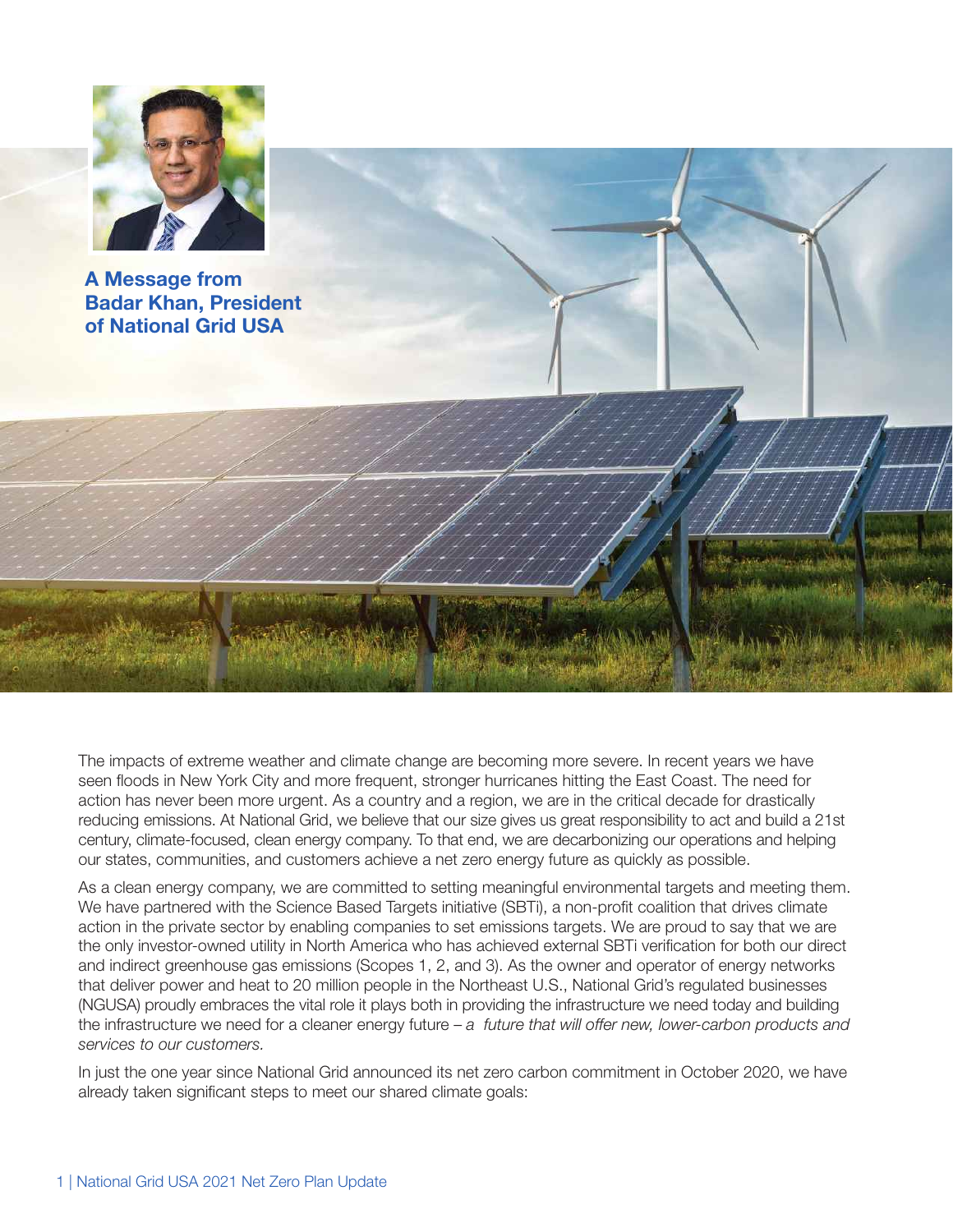- We have set more aggressive targets. Our GHG emissions reduction targets now include the gas and electricity which we sell to our customers. Most companies do not include these indirect emissions in their net zero commitments because they cannot be directly controlled, but we are taking on this responsibility. By accounting for these emissions in our net zero target, we enable our customers and the States where we operate to be a part of the solution to a problem that needs all hands on deck.
- We are considering every customer. Fairness, affordability, and equity will continue to be central to our strategy for addressing climate change, ensuring that every customer has access to affordable and reliable energy, and that we all share the benefits of a net zero future.
- We have identified grid upgrades needed to deliver more renewable electricity. We have begun planning for electric system upgrades required to deliver up to 6,200 megawatts (MW) of new renewable energy in New York and Massachusetts, and we have solicited up to 1,600 MW of new off-shore wind resources together with our peer utilities in Massachusetts. For reference, 1 MW of clean energy can supply around 600 average homes.
- We are quickly scaling our clean transportation options and recommending new options. We are delivering on our Electric Vehicle (EV) programs to install 20,000 EV charging ports across our three states. We have also proposed new programs in Massachusetts to deploy an additional 30,000 charging ports in Massachusetts at residential, public, workplace, and fleet locations. Collectively, this will be the largest EV program in the US outside of California. We are committed to ensuring all of our customers have equitable access to the benefits of clean transportation: 46% of all our installed chargers are in environmental justice communities and the new Massachusetts proposal also contains cost sharing for electric school buses in environmental justice communities.
- We are finding solutions for cleaner heating. We have set targets to reduce the greenhouse gas emissions related to our gas supply. One solution is to capture methane from current local emission sources, like landfills and wastewater treatment plants, and use such gases to displace the geologic gas in our networks. We have also secured funding from the U.S. Department of Energy, in conjunction with other partners, to test the blending of hydrogen produced from renewable electricity into our gas networks and understand its potential to further replace geologic gas. We have proposed a new geothermal district energy demonstration program in Massachusetts to test the potential for this low-carbon heating and cooling solution for our gas companies.

Identifying new ways to significantly lessen the impacts of climate change is ingrained within our leadership and across every aspect of our business; from how we plan our networks to how we decarbonize our communities to how we serve our customers. Recognizing the urgency of the challenge in front of us, innovation is key. We are committed to finding a way to ensure fair, affordable, and equitable clean energy for our customers and our communities so that no customer is left behind as we transition to a clean energy future. While the challenge ahead of us is expansive and significant, we are optimistic. By bringing policymakers, regulators, non-governmental organizations, innovators, businesses, communities, and customers to the table, we believe that by working together we can – and will – build a net zero energy future that is a model for the nation and the world.

#### Badar Khan

U.S. President, National Grid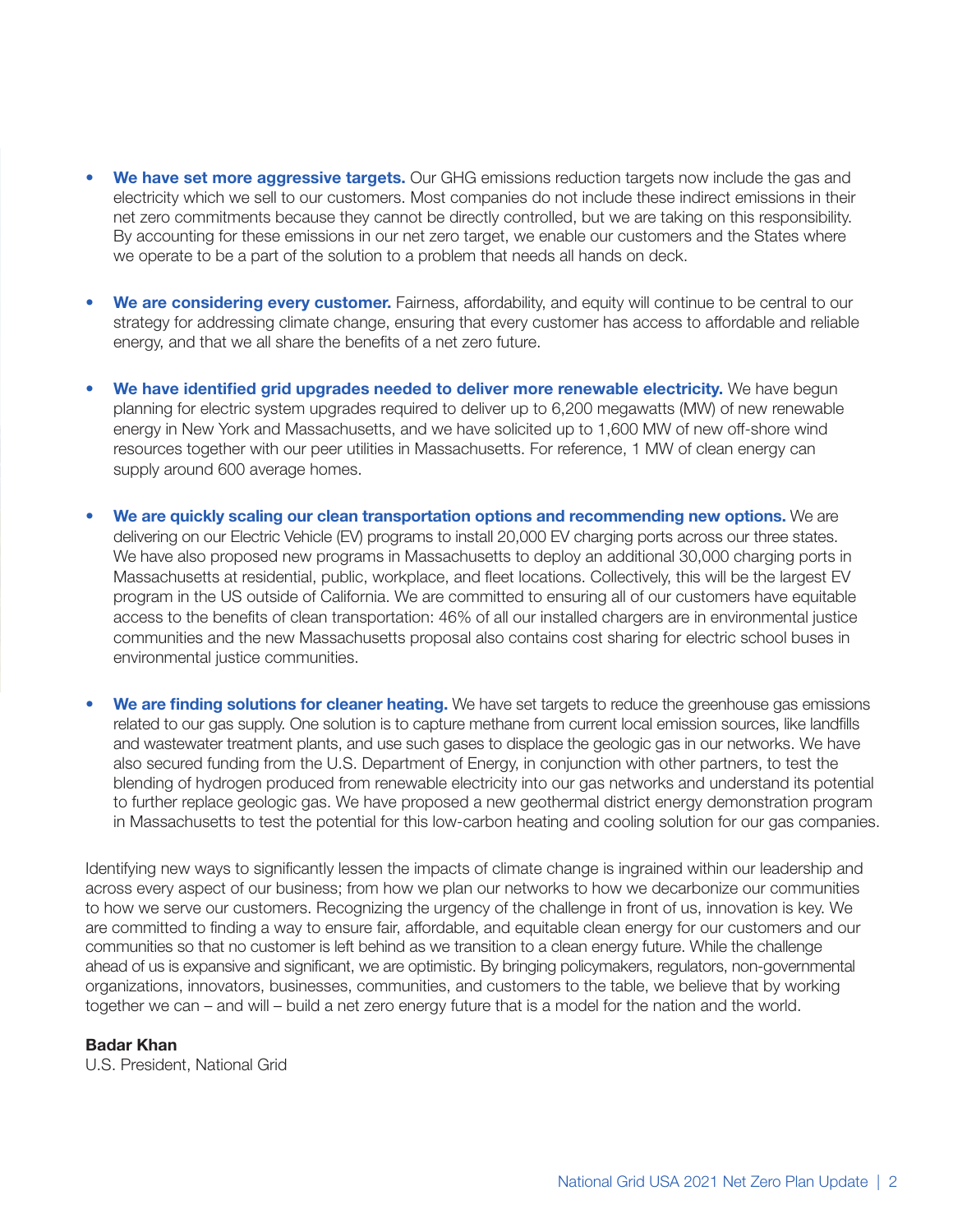# Our Target: Greenhouse Gas Emissions Reduction



United Nation's Intergovernmental Panel on Climate Change (IPCC) report<sup>1</sup> makes it clear that we need to significantly reduce carbon emissions by 2030 if we are going to avoid the worst impacts of climate change. This makes the next ten years "the critical decade" for this global challenge, and as a company we are acting with a shared sense of urgency. As of 2020, National Grid US has successfully reduced our Scope 1 and 2 greenhouse gas emissions by 67% from our 1990 baseline. For five consecutive years, we have achieved an 'A' grading (the highest) for our response to the CDP, an international non-profit organization helping companies disclose their environmental impact. To ensure we are doing enough to address global climate change, we have also partnered with the Science Based Target initiative (SBTi) to determine what targets we would need to meet to do our part in keeping the Earth's temperature below the 2 degree Celsius threshold, or approximately 3.6 degrees Fahrenheit, to avoid the most catastrophic impacts of climate change. We are proud to be the only investor-owned utility in the US to have SBTi-verified targets. and believe that this partnership is a model for how energy companies across America can lead on this critical issue.

Our emission targets are aligned with those of the states in which we operate, and we will continue to support them in meeting their respective 2030 climate goals. To help reduce car emissions, National Grid plans to install roughly 50,000 charging ports by 2025 to support large-scale vehicle electrification. We have also identified nearly \$5 billion in electric transmission and distribution infrastructure upgrades needed to enable our states' 2030 targets for zero-carbon electricity. In the next 5 years we plan to reach over 850,000 megawatt-hours of electricity savings and 5.7 million dekatherms of gas savings through energy efficiency, including installations of electric heat pumps to more than 45,000 customers in the next few years. By 2030, we aim to reach at least 30 million dekatherms of our gas supply from carbon-neutral renewable natural gas from sustainable feedstocks — enough to meet the demands of roughly 240,000 average residential homes. National Grid is proud to support our states in this critical decade as we push ourselves to reduce greenhouse gas emissions in an effective, fair, and urgent manner.

1 https://www.ipcc.ch/assessment-report/ar6/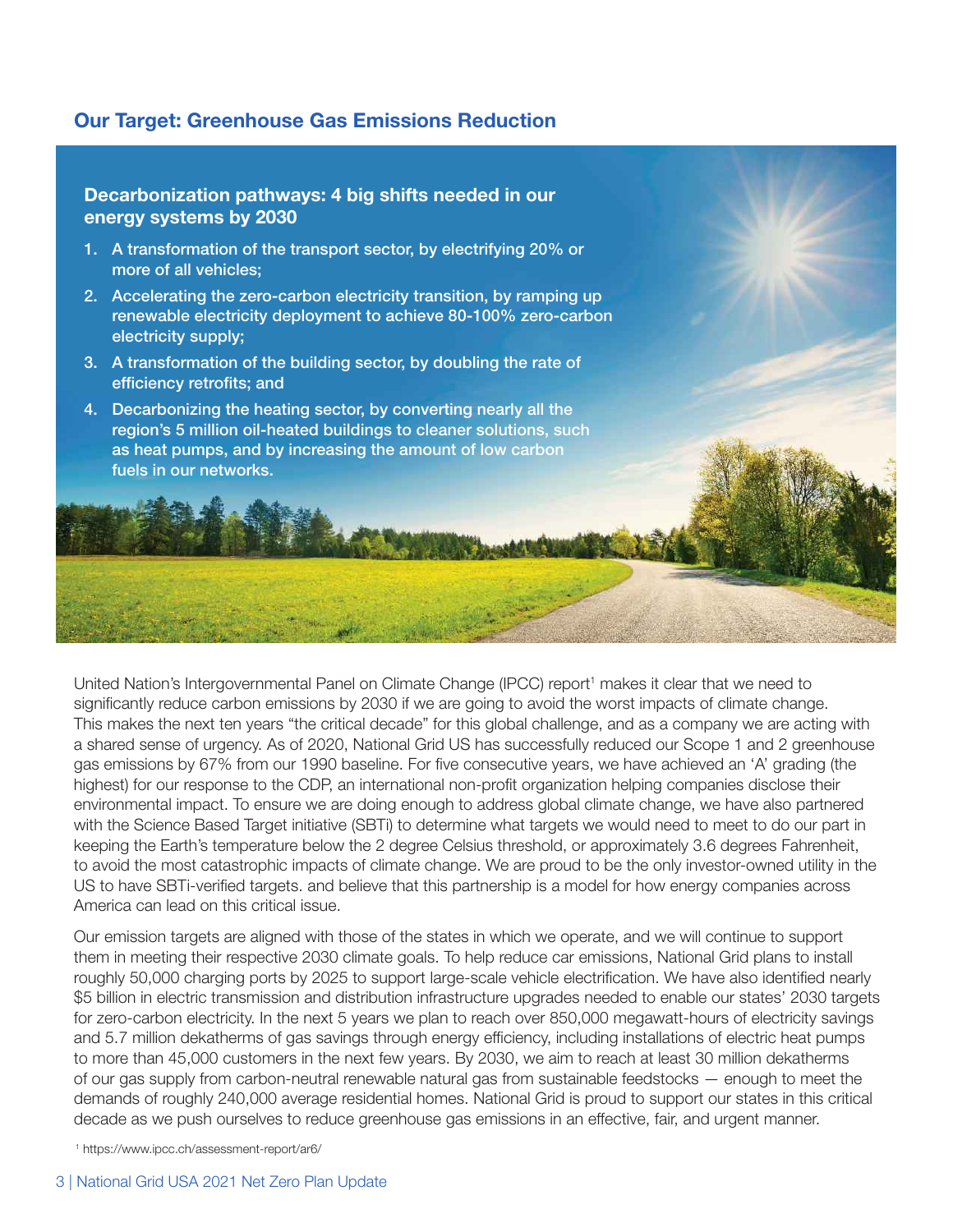#### Helping Set and Meet Emission Targets

Greenhouse gas emission reporting can be broken out by Scopes. As defined by the U.S. Environmental Protection Agency (EPA), Scope 1 emissions are **direct** emissions that occur from sources that we control or own, and Scope 2 emissions are **indirect** emissions related to our electricity consumption and energy losses in our electric grid (line loss). Scope 1 and 2 emissions are often grouped together when making emission reduction commitments. Scope 3 emissions are the result of activities from assets that we do not own or control, but which we can *indirectly* influence.<sup>2</sup>



At National Grid, we also understand our impact as a seller of natural gas and electricity to our customers, and we recognize the importance of our role in helping reduce the emissions of these sold products. That is why, in October of 2020, we expanded our ambitions to strive for net zero emissions inclusive of these indirect emissions from our gas and electric sales. It is not common for companies to include Scope 3 emissions in their greenhouse gas reduction efforts, or in their net zero targets; however, as a utility our Scope 3 emissions cannot be ignored and we look forward to helping reduce these emissions.

 Our Indirect Emissions Targets Including Electricity & Natural Gas Sold (Scope 3) 20% 37.5% by 2034 Net zero

> from a 2019 baseline4

#### National Grid plc Group Commitments

by 2030 from a 2018 baseline<sup>3</sup>

National Grid plc is one of the world's largest investor-owned energy utilities, committed to delivering electricity and gas safely, reliably, and efficiently to the customers and communities we serve in the US and UK. Our full set of global responsible business commitments, including environmental, community, economic, people, and governance topics can be found in our 2020/2021 Responsible Business Report: https://www.nationalgrid.com/responsibility/responsible-business-report.

2 https://www.epa.gov/climateleadership/ghg-inventory-development-process-and-guidance

- 3 Global target (inclusive of National Grid US, National Grid UK, and National Grid Ventures)
- 4 Global SBTi verified target

by 2050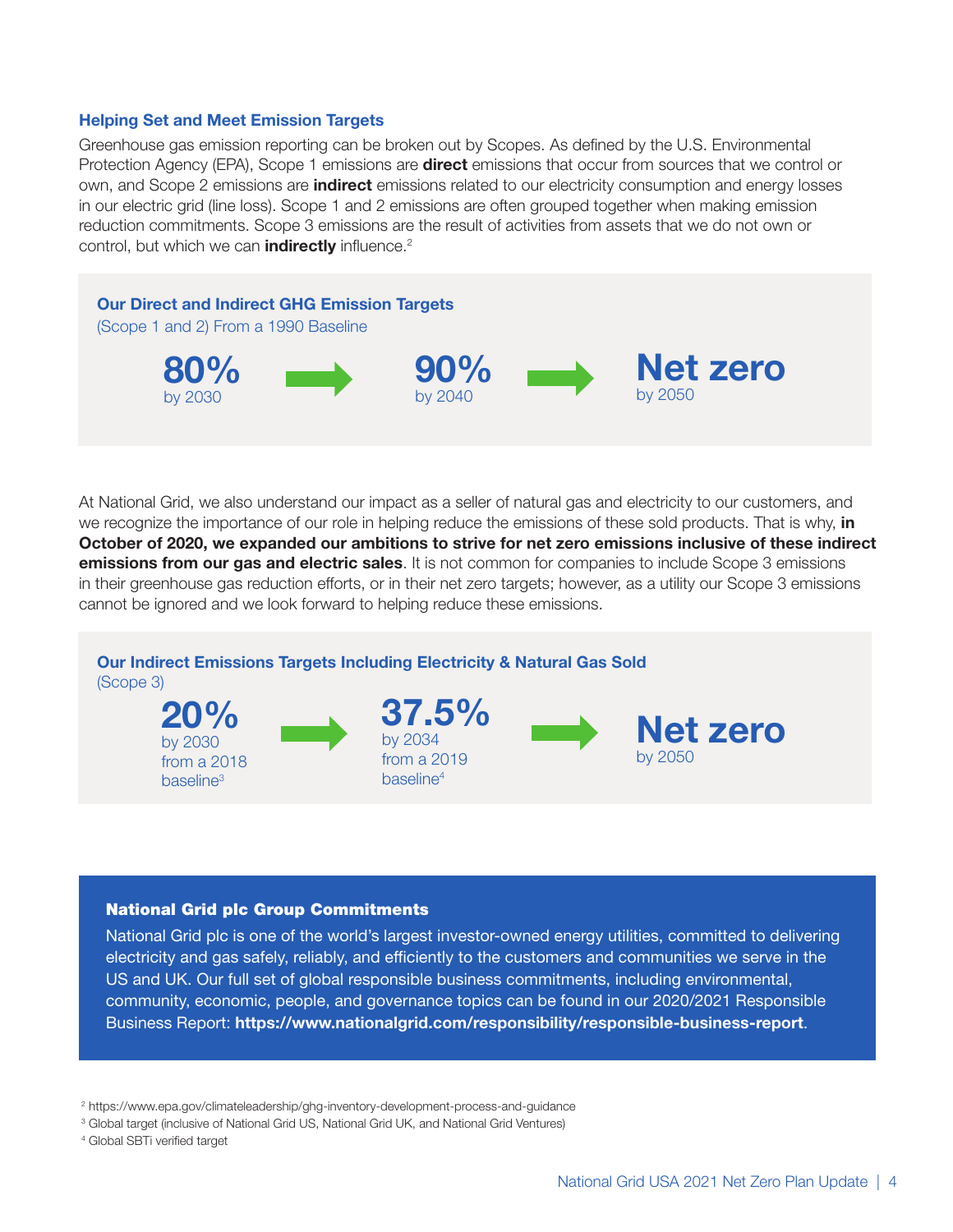# Our Strategy: Meeting the Challenge of the Critical Decade

To ensure we meet our 2030 GHG emission reduction targets and our states' climate policy goals, we are advancing our emission accounting techniques and committing to public transparency. We are also working with our communities to ensure an equitable transition that enables all of us to meet the challenge, and we are progressing plans to reduce direct and indirect emissions across our full breadth of emissions sources.

#### Reporting our Emissions

Our largest direct Scope 1 emissions are from the fugitive gas system emissions, which includes the methane that escapes as we deliver natural gas to our customers. Our largest Scope 2 emissions are from the electric losses of our electric delivery systems. Most of our indirect, Scope 3 emissions are from the use of our sold gas. We also have material indirect emissions associated with the electricity we sell and relating to our supply chain of purchased goods.



#### Table 1: 2020 NGUSA Emissions in metric tons

\*Current calculation for purchased goods may be refined

<sup>5</sup> National Grid Ventures' Long Island fossil generation emissions of approximately 3,000 kt of CO2e in 2020 are not included in the Scope 1 emissions shown above. As of April 2021, these resources are managed separately from the NGUSA regulated businesses.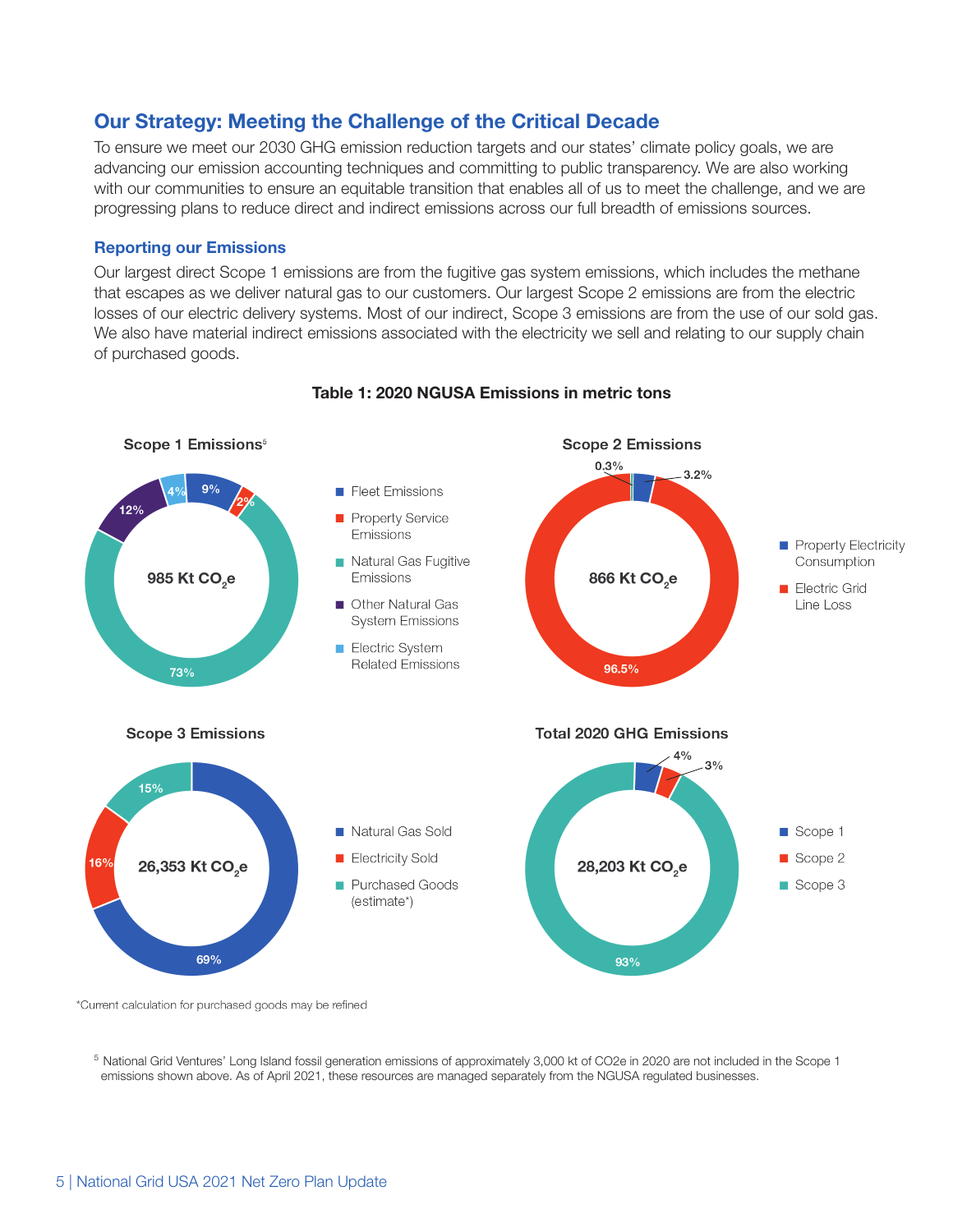## Related National Grid Group Initiatives in the US

National Grid Ventures (NGV) is the competitive division of National Grid plc, with non-regulated operations in the UK, Europe, and US. It operates outside of National Grid's core regulated businesses in the UK and US where it develops, operates, and invests in energy projects, technologies, and partnerships to accelerate the development of our clean energy future.

In the US, NGV's carbon-free renewable generation produced energy that displaced other US generation that would have otherwise emitted an estimated over 700,000 tons of CO2e in 2020.

In the US Northeast, NGV has several projects that are either now or will soon reduce greenhouse gas emissions from other Northeast carbon-emitting sources. NGV teamed with NextEra Energy Resources, Inc. (NextEra) to develop and own two operating battery energy storage facilities on Long Island that provide 10 MW of stored energy on eight hours of every summer day, displacing gas and oil-fired peaking generation that would be otherwise typically be dispatched during those hours. NGV and NextEra are also in the construction phase of a 23 MW solar facility on Long Island.

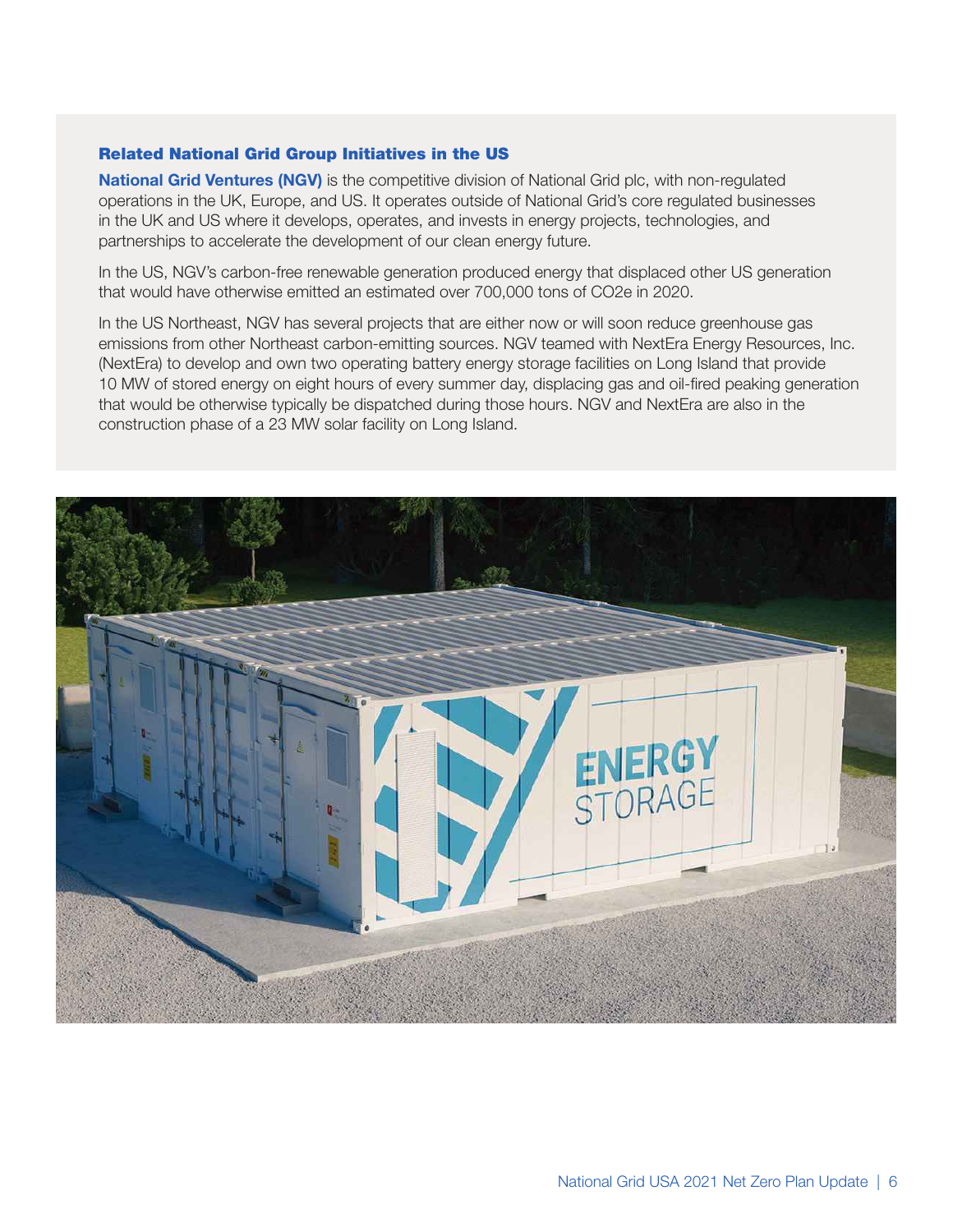# Building a Net Zero Future: Our Plans & Progress

Over the next decade, continued rapid progress of large-scale renewable buildout, together with acceleration of energy efficiency (especially building weatherization) is critical to achieve reductions across our direct and indirect emissions. To further support our region's decarbonization efforts, while improving future energy reliability, we must utilize low-carbon and cleaner fuels in our gas network to complement our heat electrification initiatives. These vital initiatives will help meet our customers' heating needs in sectors that are hard to decarbonize such as large industry, heavy transport, and heating. We believe that investing in innovation and increased scaling of clean energy technologies will help reduce costs, increase accessibility, and most importantly, help us meet our net zero goals during this critical transition decade.

This section provides details on the pillars of our net zero strategy, including targets and achievements to-date.

| <b>GHG Reduction Pillars</b>                                                          | <b>Primary Emission</b><br><b>Source Reduced</b>             |
|---------------------------------------------------------------------------------------|--------------------------------------------------------------|
| Reducing demand through energy<br>efficiency and demand response                      | Sold gas<br>Sold electricity                                 |
| Interconnecting large-scale renewables<br>with a 21st century grid                    | Sold electricity<br>Electric line losses                     |
| Enabling and optimizing distributed<br>generation                                     | Sold electricity<br>Electric line losses                     |
| <b>Eliminating SF6 emissions</b>                                                      | Electric system                                              |
| Advancing clean transportation                                                        | Company fleet & regional<br>vehicle emissions                |
| Reducing methane emissions                                                            | Fugitive natural gas                                         |
| Decarbonizing the gas network with<br>renewable natural gas and hydrogen              | Sold gas                                                     |
| Supporting efficient electric and<br>hybrid-electric heating options for<br>customers | Sold gas<br>Sold electricity                                 |
| Further reducing indirect emissions<br>from operations                                | Purchased goods and services<br>and other Scope 3 categories |
| Pursuing carbon management<br>practices                                               | All                                                          |

# Table 2: Pillars of our GHG Reduction Strategy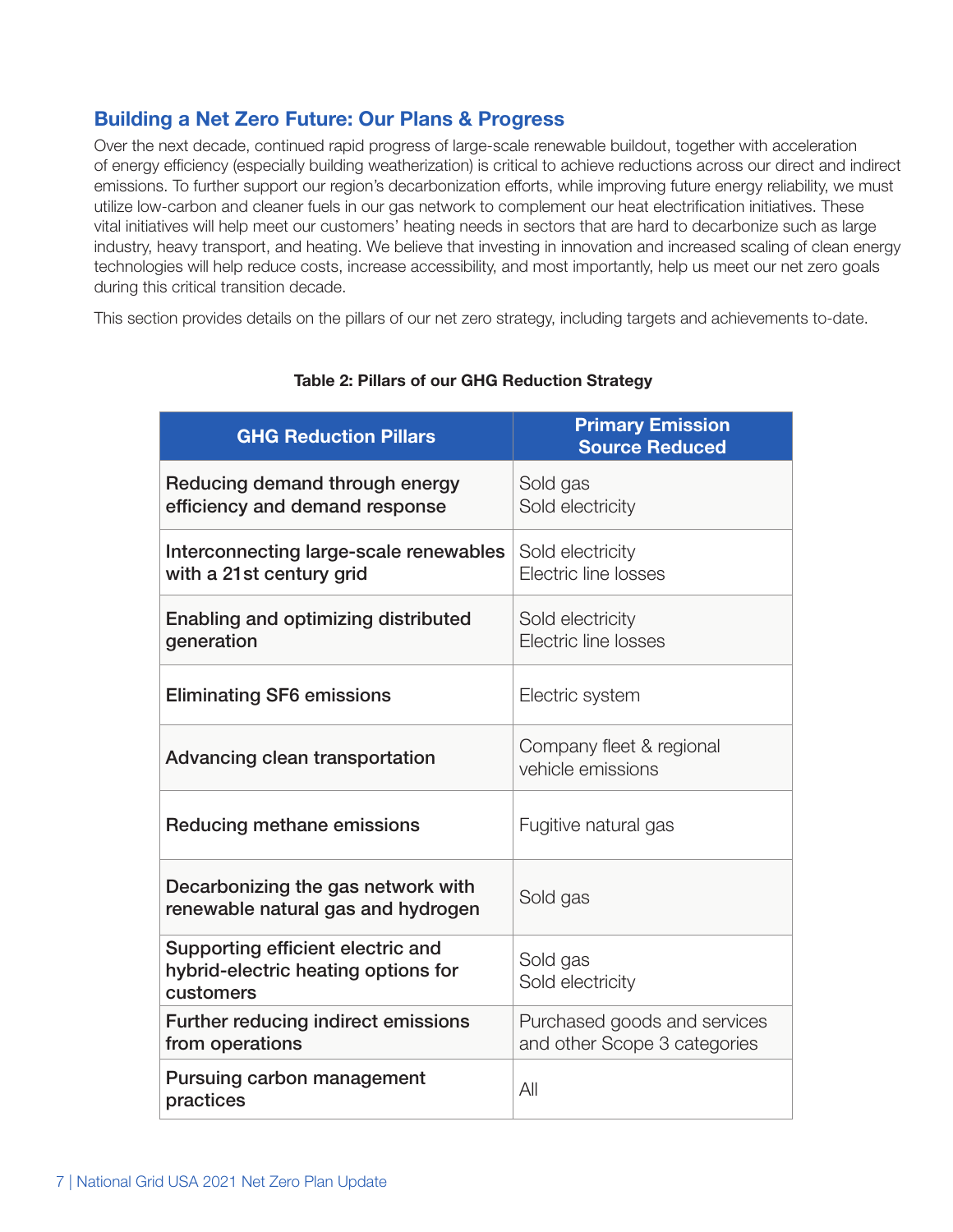# Reducing demand through energy efficiency and demand response

Electric and gas energy efficiency and demand response are foundational elements of the pathway to net zero. By 2030, we'll need to double the rate of energy efficiency retrofits across our region, while focusing additional efforts in particular locations where reducing peak energy consumption can reduce the need for new infrastructure.

## **Targets**

- By 2030, we plan to reduce energy consumption in our company facilities by 20% from a 2019 baseline through energy efficiency measures.
- Our New York efficiency programs are on track to nearly-double the level of gas and electric savings from 2020 to 2025, reaching more than 3.6 million dekatherms (Dth) of natural gas and 525,000 megawatt-hours (MWh) of electric energy savings. At least 20% of all program spending will be dedicated to serving income-eligible customers, including no-cost home insulation.
- In Massachusetts, our programs plan to deliver 1.7 million Dth of natural gas savings and 196,000 MWh of electric energy savings per year by 2024. At least 20% of all gas program spending and at least 10% of all electric spending will be dedicated to income-eligible customers. By 2024, the portfolio will deliver 460,000 metric tons of carbon dioxide equivalent (MTCO2e) reductions.
- In Rhode Island, our programs plan to deliver 440,000 Dth of natural gas savings and 132,000 MWh of electric energy savings by 2023.

## Achievements to Date

- Our customer energy efficiency programs rated in the top 5 in the United States per the American Council for an Energy-Efficient Economy — Massachusetts was #2, Rhode Island was #4, and New York was #5 — as of December 2020.
- In 2020, despite the impacts of the COVID-19 global pandemic, our U.S. programs achieved 3,553,960 Dth of natural gas savings and 1,228,778 MWh of electric savings and included more than 21,000 virtual home energy audits.
- In Central New York, National Grid has partnered with the New York State Energy Research and Development Authority (NYSERDA) to launch a residential energy savings pilot using advanced metering. The pilot's innovative business model is designed to demonstrate the potential for market-based financing for energy efficiency to help deliver the next level of scale in this sector.
- We have launched a ground-breaking plan in our Downstate New York region, to address rapidly-growing customer heating demand through alternatives to new infrastructure, including intensive building weatherization (such as insulation), demand response (reducing customers' peak period gas use), heat electrification, and other potential market solutions.

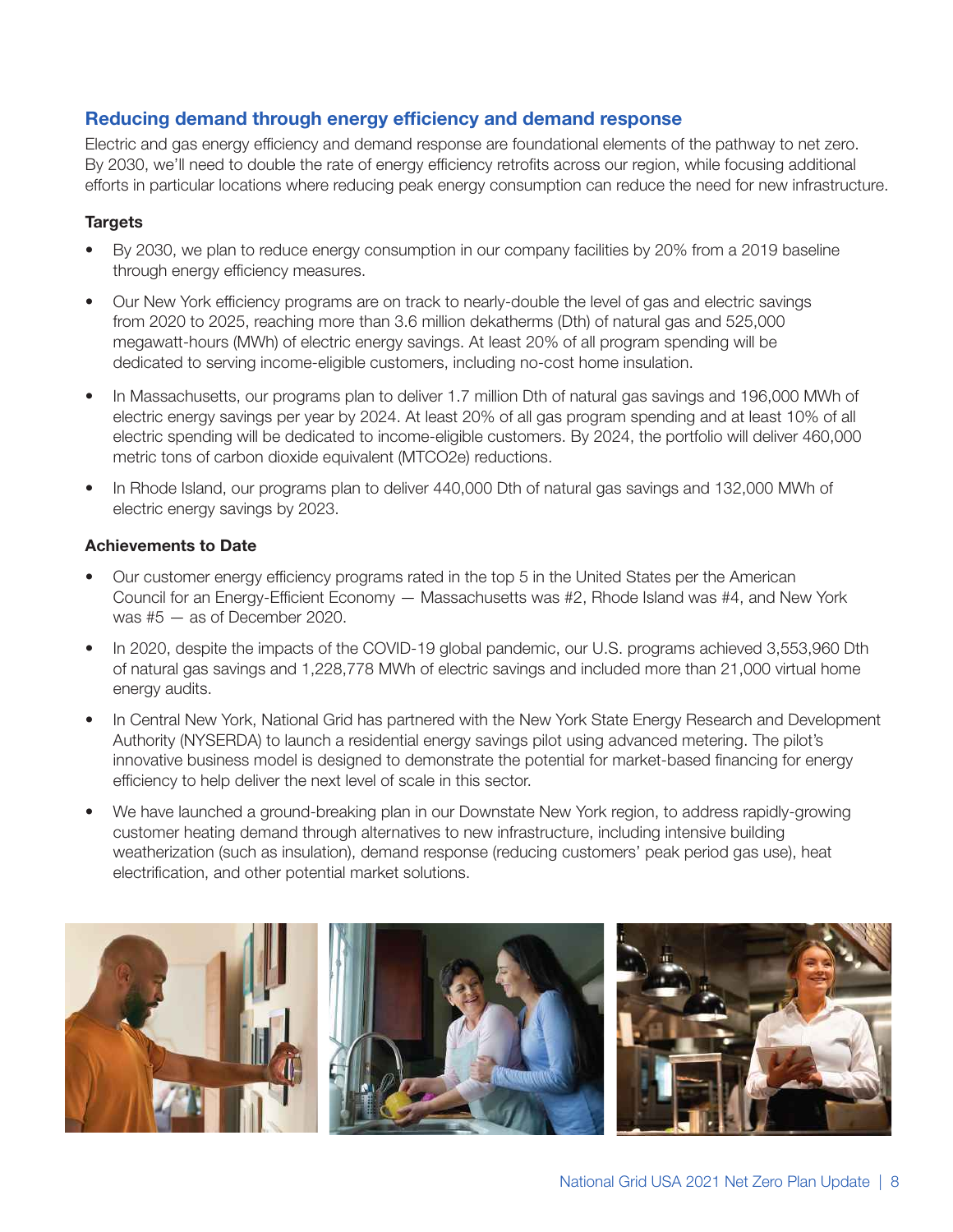# Case Study

National Grid has a key role in enabling renewable electricity delivery and we are proud to partner with the New York Power Authority (NYPA) to deliver the first-ever "Priority Transmission Project" in support of New York's Climate Leadership and Community Protection Act of 2019. The Smart Path Connect project will upgrade over 100 miles of existing transmission lines – almost exclusively within existing right-of-way – and replace or upgrade approximately 10 substations along the project path.



# The project is expected to be in service by the end of 2025 and will deliver:

- 1,000 MW increase in renewable energy flow across New York
- Over 1 million tons of CO2 avoided each year
- Over \$400 million in transmission congestion savings annually
- Benefits to state and local economies by creating hundreds of clean energy construction jobs

# Interconnecting large-scale renewables with a 21st-century grid

We are partnering closely with our states to meet large-scale renewable policy targets by enabling the deployment of cost-effective zero-carbon generation resources, including first-in-the-nation offshore wind projects. We are working to accelerate electric transmission infrastructure build-out to provide more system capacity for renewables while making long-term commitments to new energy projects through power purchase agreements or other mechanisms that help project developers secure necessary financing.

# **Targets**

- We aim to develop and construct nearly \$5 billion in necessary transmission and distribution upgrades to help meet the renewable targets in our states, including up to \$4 billion in NY for up to 5,000 MW of new renewable capacity and up to \$700 million in Massachusetts for up to 1,200 MW of capacity.
- Through power purchase agreements in Massachusetts, along with other electric utilities, we are supporting clean energy adoption to help achieve a statewide target of 4 gigawatts (GW) of offshore wind energy by 2027.

# Achievements to Date

- We have contracted for more than 5,000 gigawatt hours (GWh)/year of large-scale renewables for our Massachusetts customers (for example with hydropower from Hydro Quebec and offshore wind power from Vineyard Wind and Mayflower Wind) and about 1,550 GWh/year of resources for our Rhode Island customers (e.g., Revolution Wind). In March 2021, we issued a joint request for proposal (RFP) with Eversource and Unitil for up to 1.6 GW of offshore wind for our Massachusetts customers.
- We have signed a joint development agreement with the New York Power Authority (NYPA) for co-investment in the Smart Path Connect transmission project to enable the delivery of approximately 1 GW of large-scale renewable generation in accordance with the NY Climate Leadership and Community Protection Act (CLCPA).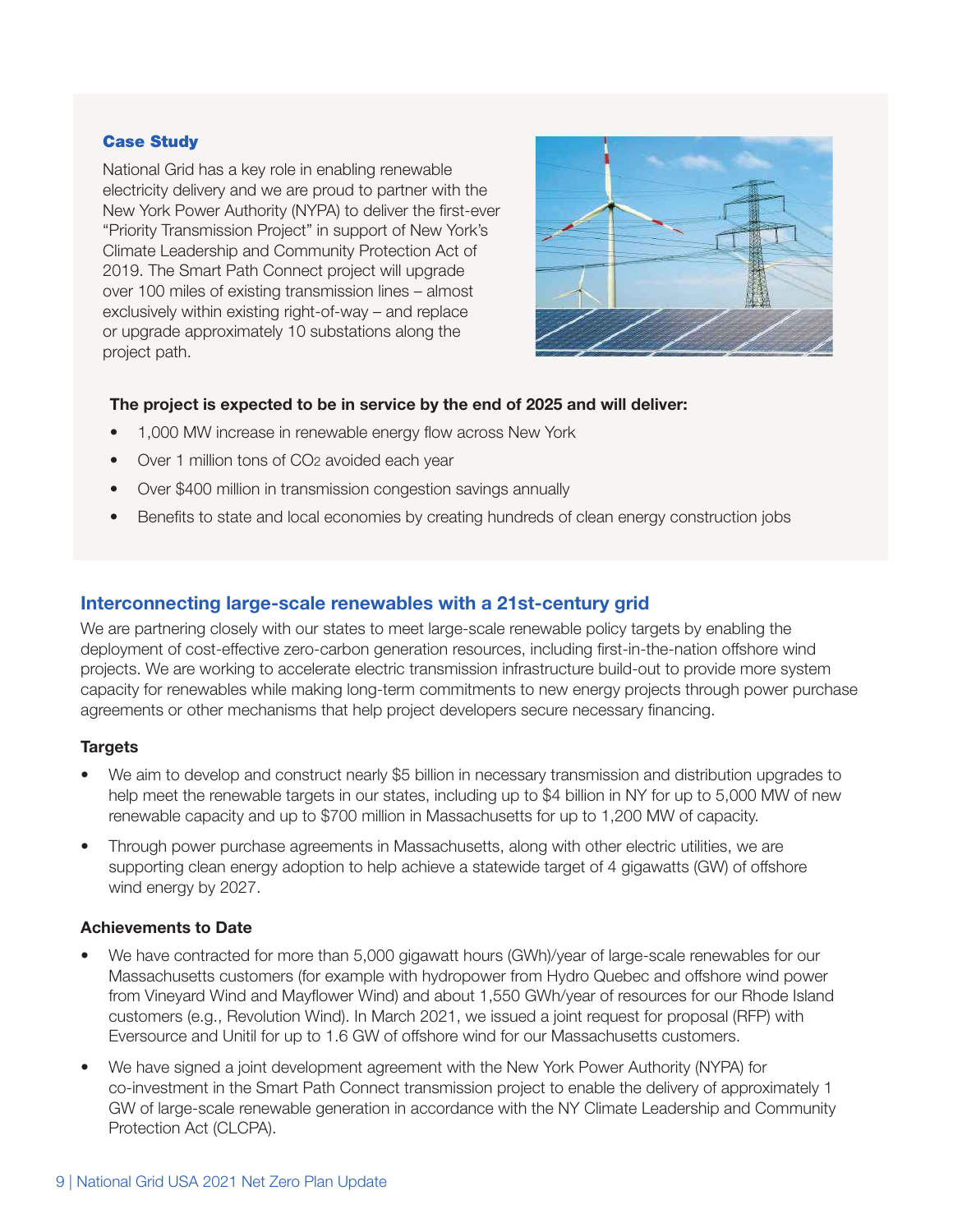# Enabling and optimizing distributed generation

We are interconnecting significant amounts of distributed generation (DG) on both customer rooftops and through "community" or shared solar farms. We are committed to maximizing the benefits of these local zero-carbon resources for all, while ensuring a more equitable customer participation in solar energy programs that benefits customers across all income levels.



#### **Targets**

- We are working to enable New York's CLCPA statewide 10 GW goal for distributed solar by 2030.
- We are supporting implementation of 3,200 MW of distributed solar statewide in Massachusetts under the SMART I and II programs.
- We are targeting up to 95 MW of Massachusetts shared solar capacity for enrollment by income-eligible customers under the SMART II program.

#### Achievements to Date

- As of September 2021, we have interconnected approximately 23,200 renewable DG projects totaling approximately 900MW in New York, approximately 67,000 projects totaling over 1,500 MW in Massachusetts, and 11,800 projects totaling 382 MW in Rhode Island. Across our three service territories, we have interconnected the 2nd largest amount of large-scale, non-residential solar of any utility in the U.S.
- In New York, we are helping grow participation in community DG through a novel customer billing solution we developed and proposed to our regulators.
- In New York and Massachusetts, we have proposed new solar programs to increase access for our income-eligible customers (i.e., New York Solar for All and Massachusetts Community Shared Solar).

# Eliminating SF6 emissions

Sulfur hexafluoride, or SF6, is a potent greenhouse gas that has a global warming potential of 22,200 times that of CO2 over a 100-year period. It is currently used for insulation and to interrupt current in high voltage substation equipment. We have already drastically reduced SF6 leaks from our system, and we are working with partners from across the sector to identify, develop, and implement SF6-free solutions at the earliest opportunity.

#### **Targets**

- We are drastically reducing SF6 emissions from our global operations 50% by 2030 from a 2019 baseline.
- We will completely eliminate SF6 from our assets by 2050.

#### Achievements to Date

- We have reduced our SF6 emissions by more than 80% since the year 2000.
- We piloted a non-SF6 69 kilovolt (kV) vacuum circuit breaker in 2012 and have since installed an additional twelve 69 kV vacuum circuit breakers. In vacuum circuit breakers, circuits are broken in a vacuum which helps to interrupt the current and prevent arcing which could damage the equipment.
- We have partnered with The Electric Power Research Institute (EPRI), a US-based non-profit research and development organization, for the monitoring and evaluation of SF6 alternatives.

#### Case Study

National Grid is hiring additional SF6 Engineers to supervise our current SF6 inventory, aggressively reducing existing equipment leaks, and working with manufacturers on SF6 alternatives. We recently solicited circuit breaker manufacturers for available SF6 alternatives, and as a result, we have ordered a newly introduced 115kV vacuum circuit breaker for delivery in 2023. By letting manufacturers know utilities are in the market for more environmentally friendly solutions, we hope to not only reduce our direct emissions, but to also advance the U.S. market to offer more sustainable options for all buyers.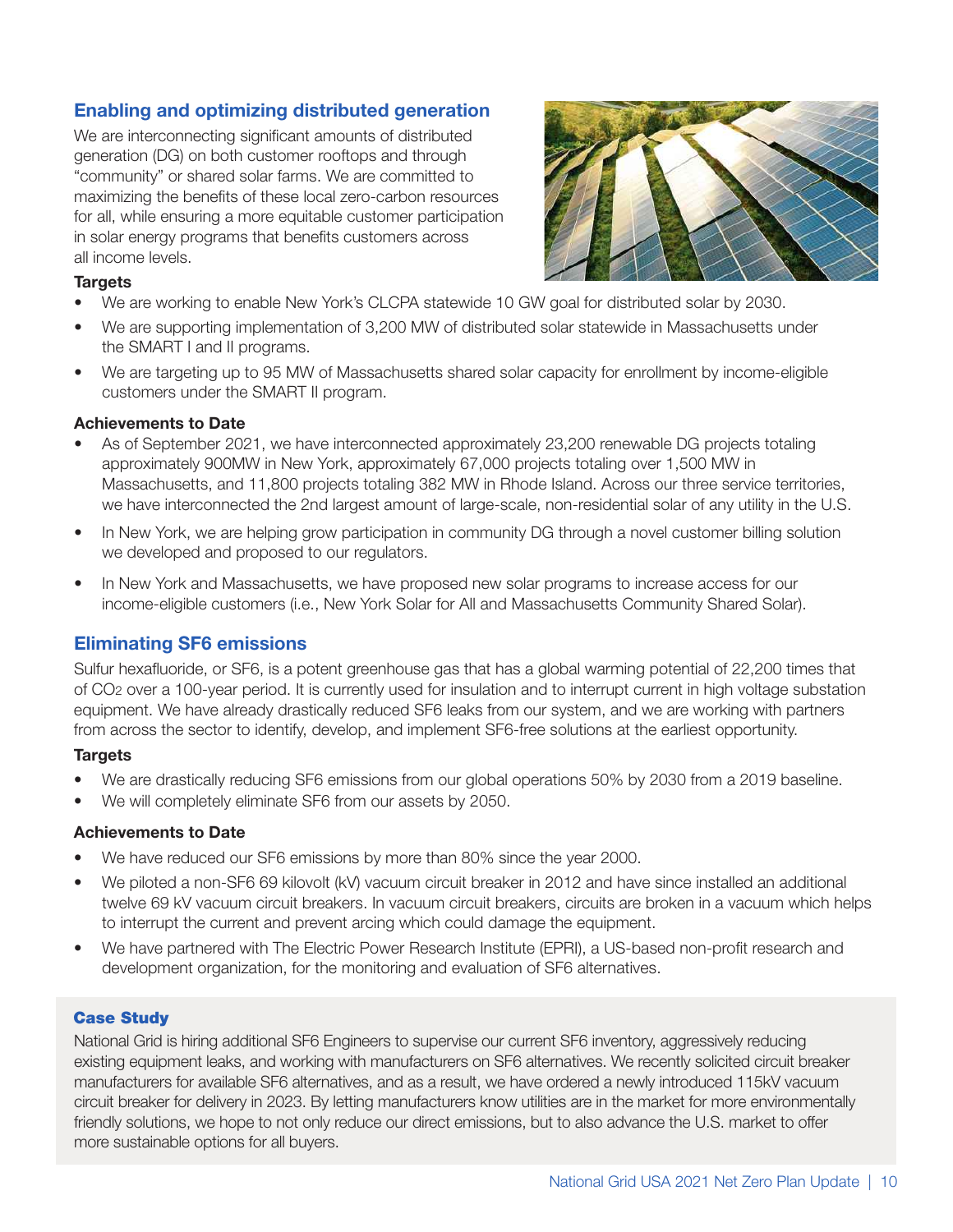# Advancing clean transportation

Empowering the growth of EVs requires a stable and reliable charging infrastructure. National Grid is facilitating the equitable access to clean transportation choices by building a reliable network that will benefit all customers and empower an EV market that is vital to eliminating automobile emissions.



## **Targets**

- We are installing at least 20,000 charging ports by 2025, with the potential of installing an additional 30,000 by 2025.
- We have allocated \$1.25M of shareholder funding to help support disadvantaged communities in upstate New York by providing the incremental cost of replacing 5 diesel school buses with electric school buses.
- We have committed to convert to an 100% electric fleet by 2030 for our light-duty vehicles while also pursuing the replacement of our medium- and heavy-duty vehicles with zero carbon alternatives. This includes our purchase of one of the world's first electric backhoes and testing of one of Ford's first E-Transit vans.

#### Achievements to Date

- We have installed 3,283 charging ports in New York, Massachusetts, and Rhode Island with over 45% located within environmental justice and disadvantaged communities.
- In partnership with the city of Beverly, Mass., and Highland Electric, we are piloting one of the first school bus V2G projects on the East Coast. This past summer the bus discharged nearly 3 MWh of electricity stored in its battery system to the regional electric grid over the course of 30 events.
- We have conducted an industry study with Hitachi ABB on fleet electrification opportunities and the grid requirements for serving medium and heavy-duty vehicles such as buses, delivery vans, and freight trucks.
- We have deployed the first utility pole-mounted chargers on the East Coast in partnership with the town of Melrose, Mass., and have proposed to expand the offering to 10 additional communities in the state.

# Reducing methane emissions

We are committed to reducing methane across our entire gas supply chain including our own gas pipelines, downstream/production processes, and upstream emissions. We continue to work with external partners including the EPA to determine the best ways to identify, account for, and address leaks in our gas distribution systems. As a member of the EPA's Methane Challenge and their ONE Future initiative, programs that promote companies to put out externally shared reduction targets, we are benchmarking our progress with other companies as we work towards a common goal of reducing methane emissions across the entire natural gas value chain to less than 1% by 2025.

#### Target

- We are reducing our methane emissions of our distributions mains by 17% in the next 5 years and by 23% by 2030 through the replacement of leak prone pipe (LPP).
- Our strategic LPP program should result in over 90% emission reductions in our distribution mains by its completion in the 2040s from our 1990 baseline.

#### Achievements to Date

• Our emission intensity was well below 1% at 0.22%. We have achieved these reductions through extensive work on leak detection and repairs.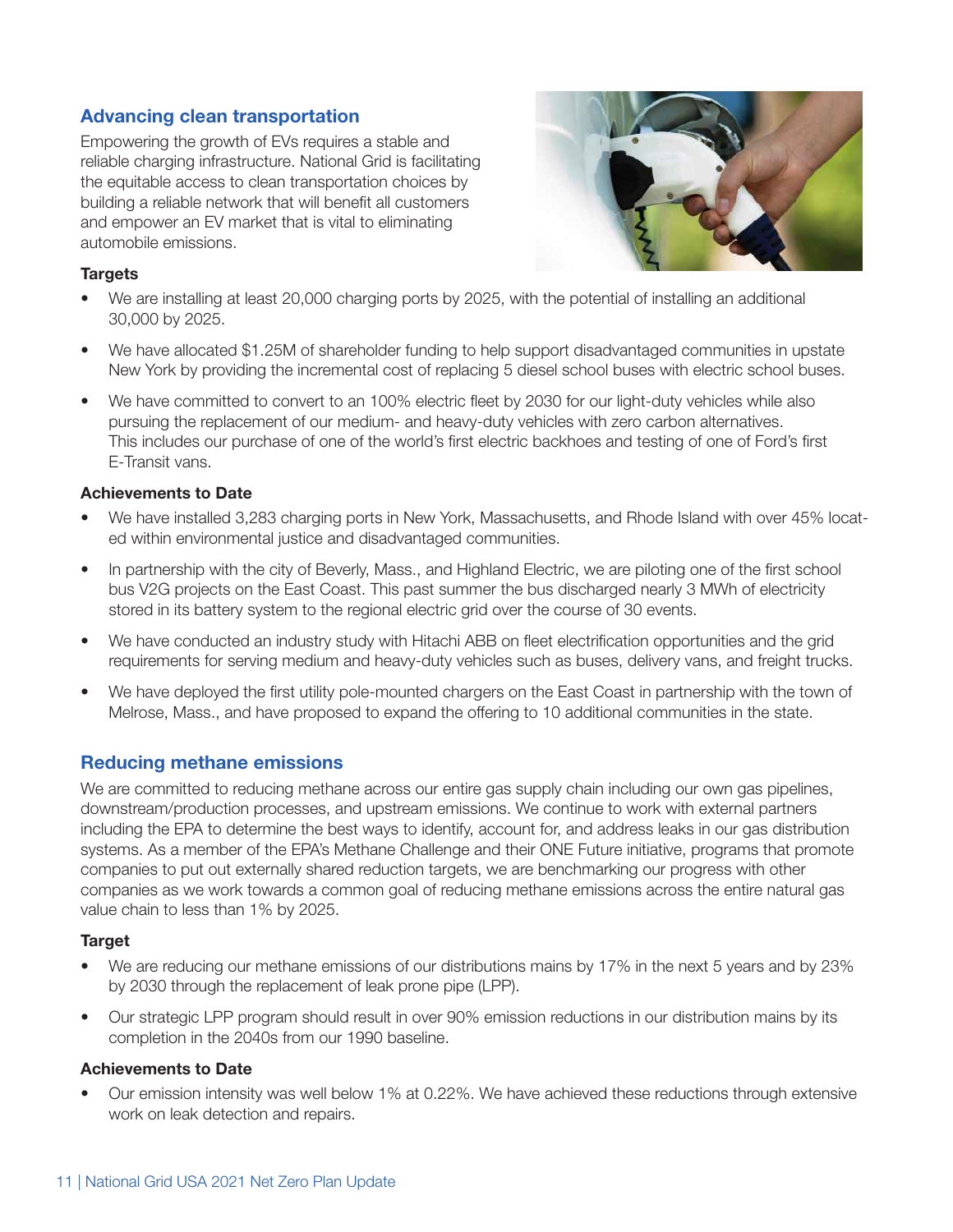- Our aggressive LPP replacement work led to a 15% reduction in emissions in our distribution mains over five years with replacing 400 miles of pipe per year.
- As a member of the EPA's Methane Challenge, we continue to offer public transparency on our mains' leaks and replacement efforts.

# Decarbonizing the gas network through innovation: renewable natural gas and hydrogen

Low-carbon fuels like renewable natural gas (RNG) and green hydrogen (hydrogen produced exclusively from renewable sources are a key part of building an integrated, reliable net zero energy network of the future. National Grid plans to utilize RNG from existing sustainable biomass feedstocks across the Eastern United States such as biogas created from wastewater treatment plants, landfills, food waste, livestock manure, and others. We are also researching and analyzing how renewable hydrogen production from generation of largescale renewable resources like offshore wind can be supplemented into our gas networks as a zero-carbon fuel.

#### **Targets**

- We are currently facilitating over a dozen customer requests to produce and interconnect about a total of 10 million dekatherms/year of RNG. This amount of RNG would be equivalent to meeting the annual demand of approximately 80,000 homes in the northeast that use natural gas for heating. It also equates to displacing nearly 53,000 metric tons of CO2 from the abatement of geologic natural gas.
- We intend to have over 30 million dekatherms of our gas supply come from RNG by 2030, three times the amount in the current queue and equivalent to 5% of our annual delivered gas supply.
- We are spending \$1.35 million dollars annually to assist RNG interconnections to our gas network in our downstate New York region and an additional \$2 million for interconnections in our upstate New York region.

#### Achievements to Date

- We established RNG interconnection guidelines to support interested providers and to facilitate RNG growth in our states.
- We launched a hydrogen blending study with NYSERDA and Stony Brook University to research and analyze the technical, environmental, and safety details of delivering hydrogen through our pipelines.
- Pending final regulatory approval, we will partner with Standard Hydrogen Corporation to construct a 1MW electrolyzer system that will produce and store green hydrogen and will make use of the inherent flexibility of hydrogen.
- We are members of the Low Carbon Resources Initiative (combined effort led by both the Electric Power Research Institute [EPRI] and the Gas Technology Institute [GTI] non-profit research organizations) which is a five-year initiative to develop and demonstrate key clean energy technologies and decarbonization solutions including green hydrogen, bioenergy, and renewable natural gas.

# Supporting efficient electric and hybrid-electric heating options for customers



Heat pumps, both air-sourced and ground-sourced (or geothermal), have a critical role to play in helping the U.S. Northeast meet our climate goals. Currently, we offer incentives to our customers in Massachusetts and New York for installing heat pumps to reduce reliance on oil, propane, inefficient electric baseboard, or natural gas heating equipment. For cold climates like ours, we are also exploring how electric heat pumps can supplement efficient gas heating to create a hybrid system that combines deep emission reductions while ensuring necessary peak winter performance and reliability for our customers.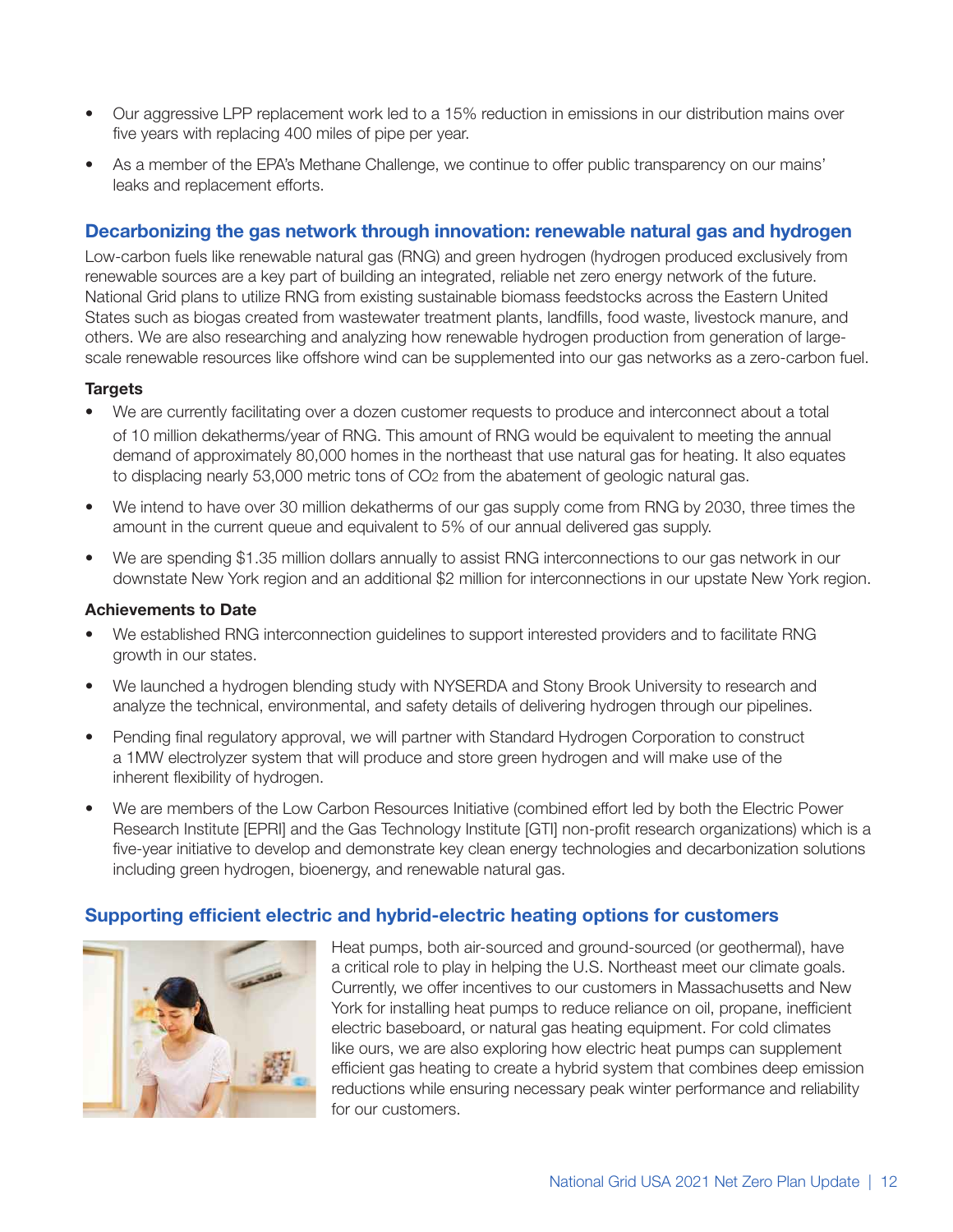# **Targets**

- By 2024, our Massachusetts' electric efficiency programs aim to enable almost 28,000 households and over 30 million square feet of commercial and industrial (C&I) buildings to fully or partially convert to electric heat pumps.
- From 2020 to 2025, our upstate New York electric efficiency programs aim to enable more than 18,000 heatpump installations, with additional installations in the downstate New York region supported by our gas operating companies in collaboration with the local electric utilities.
- Starting in 2022, we will begin evaluation of at least 5 segments of gas distribution network as candidate sites for 'non-pipeline alternative' projects in each of our New York operating companies, testing the potential to convert customers to electric heat pumps and geothermal district heating in lieu of replacing gas infrastructure.

# Achievements to Date

- In 2020, our Massachusetts electric energy efficiency programs supported 6,575 heat pump installations, including 125 fully-electrified heating installations.
- In 2020, our upstate New York energy efficiency programs supported 1,967 heat pump installations.
- Building on our successful 2019 demonstration of a shared residential geothermal network in Long Island, we proposed a geothermal district energy demonstration in Massachusetts to continue testing the potential of this low-carbon heating solution for our gas business.

# Improving Operations: Reducing indirect emissions from operations

Across all our operations, National Grid is determined to find better and smarter ways to manage our internal operations and business practices to help reduce our emissions. This includes waste reduction, employee commuting, and our company's purchased goods which entail everything from office paper to large pieces of substation equipment.

# **Targets**

- Supplier engagement continues to be a priority within our supply chain operations to reduce our purchased goods emissions. We work with our suppliers to guide them toward setting carbon reduction targets and we have an internal target of having 75% of our top 250 suppliers to have active carbon reduction targets by 2030. This aids us in reaching our carbon reduction goals for Scope 3 emissions as well as enables sustainable operations in the field/site work.
- As part of our SBTi commitment, we are looking to better calculate our purchased goods' emissions and we hope to gain a better understanding of how our purchasing choices impact our Scope 3 emissions.

# Achievements to Date

- Since 2020 we have implemented a policy where all major construction products must consider a cost of carbon in their investment decision. This work includes analyzing both electric and gas material purchases and the civil work required to complete the project. By working with our vendors to understand our indirect construction emissions, we can include such metrics in our selection processes, and we can push the industry to reduce their emissions.
- Our employee EV program offers our employees up to \$5,000 back on an electric vehicle purchase or lease and has seen tremendous success. Since the program launched in April 2018, 585 employees have taken advantage of the EV financial incentives — from shareholder, not customer, funds. We have installed 190 charging ports at 36 National Grid facilities and will be adding more charging infrastructure for our employees in the future. We own and manage 177 Level 2 stations across our jurisdictions, as well as 3 DC fast charging stations in Massachusetts.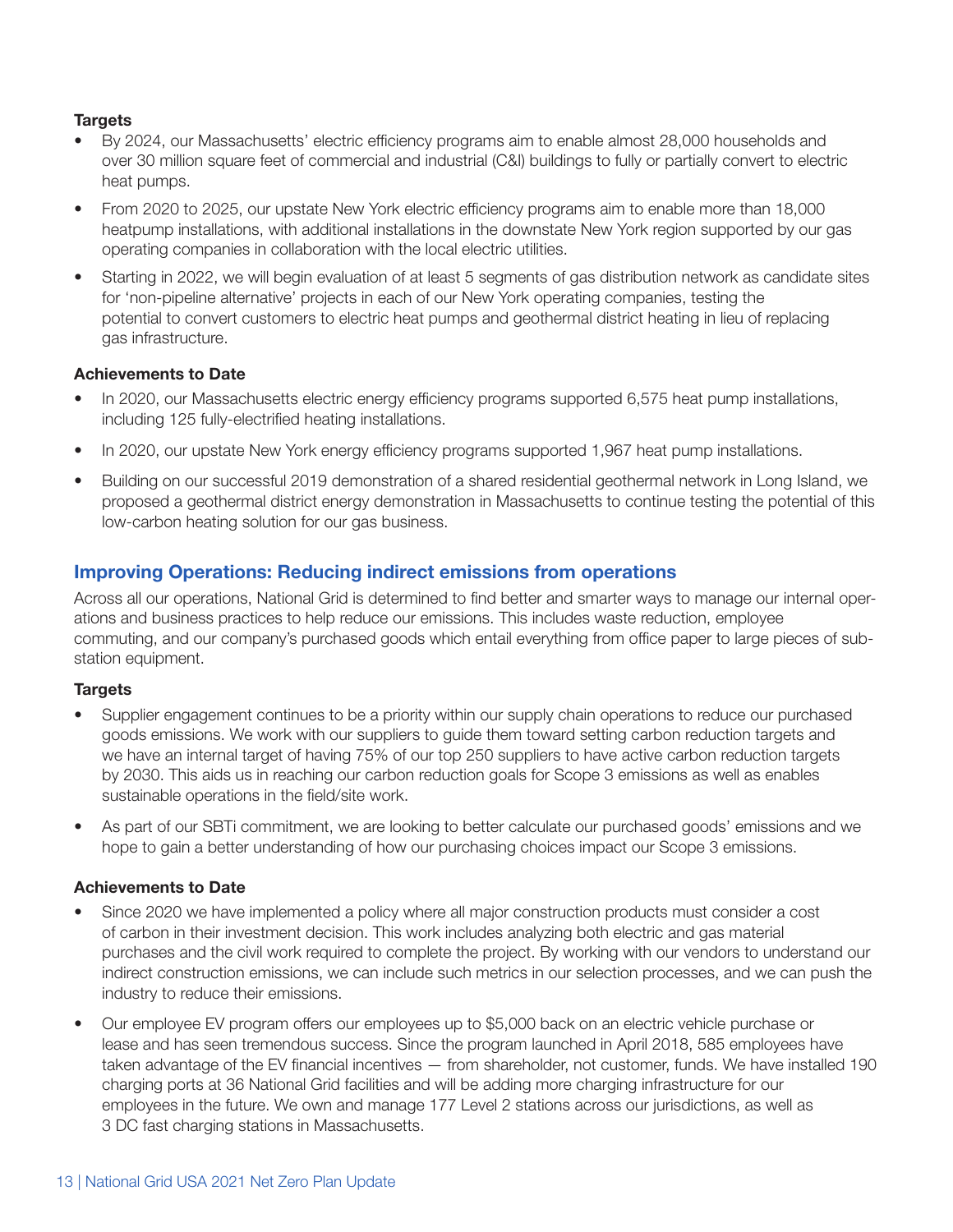# Pursuing innovative carbon management practices

To meet our net zero ambition by 2050, we anticipate needing to pursue innovative large-scale carbon management technologies like carbon capture and storage and carbon offsets to help eliminate remaining, difficult to curtail emissions.

#### We will collaborate with a broad group of industry, government, and academic partners to

- Pursue carbon offsetting options that deliver multiple benefits and;
- Identify and investigate which carbon capture and sequestration (CCS) technologies are most appropriate for various emission sources.

# Ensuring Fairness, Affordability, and Equity

Not all customers are equally affected by the costs of their monthly energy bills or changes in household circumstances. Helping our most economically vulnerable customers with tailored programs that meet their individual needs and enhanced services that improve their daily lives is an essential part of National Grid's commitment to energy equity – ensuring that all our customers and communities can afford to have the clean energy they and their families need.

Currently, we offer a range of solutions for low- and moderate-income customers, including income-eligible monthly bill credits, payment plans, forgiveness programs, grant programs, and personalized support. Many of our income-eligible customers can see particular benefit from the energy savings programs we offer. Across our service territories, income-eligible customers can obtain many residential efficiency upgrades from weatherization to replacement appliances — at no-cost. We have also recently proposed new energy equity programs to ensure that no customer is left behind in the clean energy transition by increasing access to low-carbon energy technologies in targeted communities, from community-shared solar to electric vehicle charging access to zero-emission school bus incentives.

Many of the communities we serve also face inequitable environmental impacts, whether from localized sources of emissions, or the impacts of climate change. Fairness, affordability, and equity will continue to be central to our strategy for addressing climate change, ensuring that every customer has access to affordable and reliable energy, and that we all share the benefits of a net zero future.

#### Case Study: "Project C" (New York)

In September 2021, National Grid launched Project C across our New York business. It is a comprehensive endeavor expanding upon our long, proud legacy of community involvement by thinking beyond our conventional energy services to help create a more equitable future for every customer and neighborhood we serve. We'll achieve this by connecting our communities to clean and sustainable energy, caring for our neighborhoods and their revitalization, compassionately addressing the challenges our customers face (including social justice and equity), and training the workforce that'll help build New York's clean energy infrastructure.

Right now, we are focused on three important initiatives. Our Neighborhood Investment Program will help revitalize communities by fostering energy, education and community development projects.

We are also partnering with local organizations to offer technical support to small businesses – funding the essential economic development needs of partner organizations. Through our Adopt A Park program, we'll help restore greens spaces to their natural beauty.

continued >